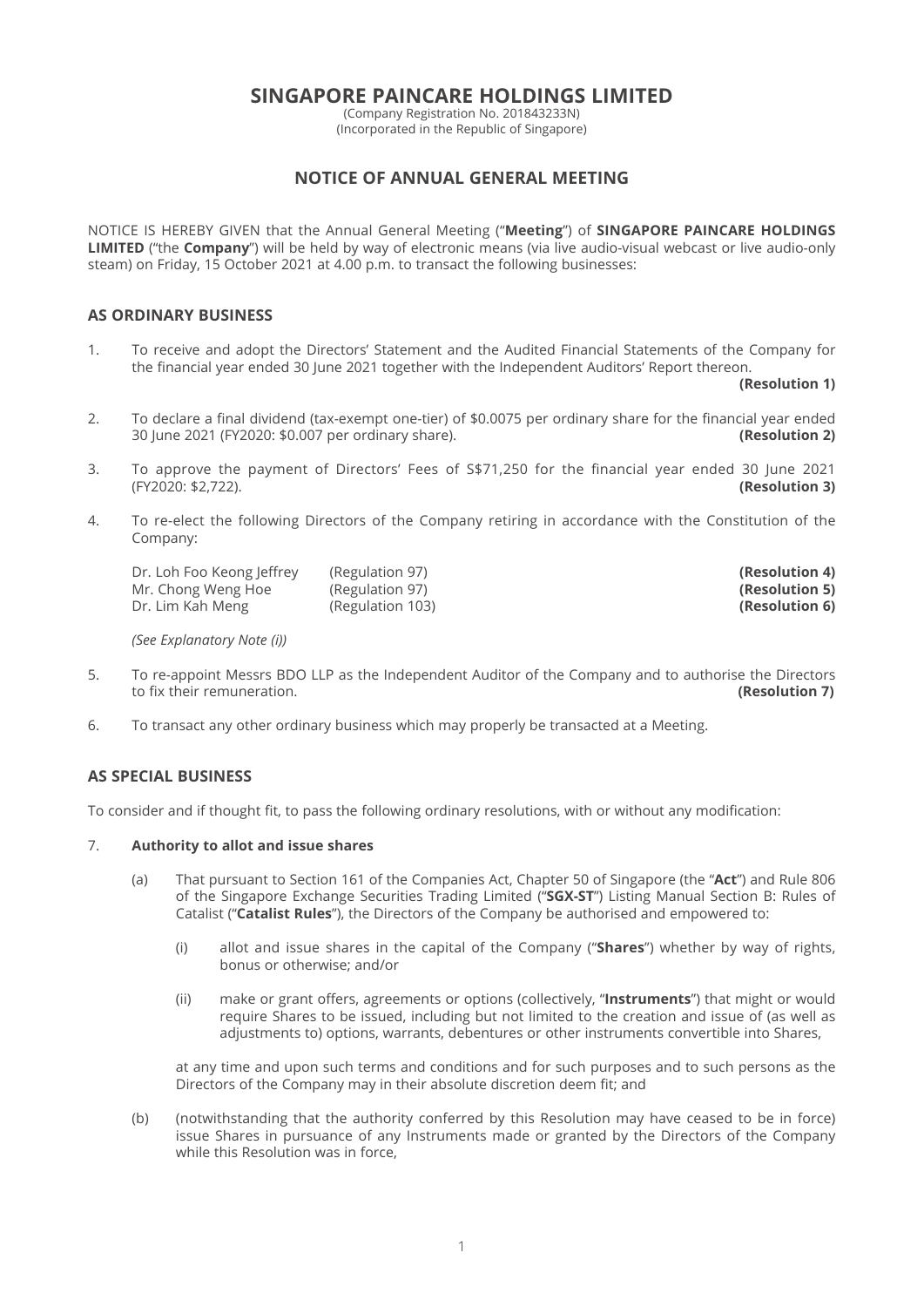### provided that:

- (1) the aggregate number of Shares to be issued pursuant to this Resolution (including Shares to be issued in pursuance of the Instruments, made or granted pursuant to this Resolution) shall not exceed one hundred per centum (100%) of the total number of issued Shares (excluding treasury shares and subsidiary holdings, if any) in the capital of the Company (as calculated in accordance with sub-paragraph (2) below), of which the aggregate number of shares to be issued other than on a pro rata basis to existing shareholders of the Company shall not exceed fifty per centum (50%) of the total number of issued shares (excluding treasury shares and subsidiary holdings, if any) in the capital of the Company (as calculated in accordance with sub-paragraph (2) below);
- (2) (subject to such calculation as may be prescribed by the SGX-ST) for the purpose of determining the aggregate number of Shares that may be issued under sub-paragraph (1) above, the percentage of the total number of issued Shares in the capital of the Company (excluding treasury shares and subsidiary holdings, if any) shall be calculated based on the total number of issued Shares in the capital of the Company (excluding treasury shares and subsidiary holdings, if any) at the time of the passing of this Resolution, after adjusting for:
	- (a) new Shares arising from the conversion or exercise of the Instruments or any convertible securities outstanding at the time of passing of this Resolution;
	- (b) (where applicable) new Shares arising from the exercise of share options or vesting of share awards outstanding or subsisting at the time of passing this Resolution, provided that such share options or share awards (as the case may be) were granted in compliance with the Catalist Rules; and
	- (c) any subsequent bonus issue, consolidation or subdivision of Shares;
- (3) in exercising the authority conferred by this Resolution, the Company shall comply with the provisions of the Catalist Rules for the time being in force (unless such compliance has been waived by the SGX-ST), all applicable legal requirements under the Act and the Constitution of the Company; and
- (4) unless revoked or varied by the Company in a general meeting, such authority shall continue to be in force until the conclusion of the next annual general meeting of the Company or the date by which the next annual general meeting of the Company is required by law to be held, whichever is earlier. *(See Explanatory Note (ii))* **(Resolution 8)**

## 8. **Authority to off er and grant options and to allot and issue shares pursuant to the SPCH Employee Share Option Scheme (the "Share Option Scheme")**

 That pursuant to Section 161 of the Act, authority be and is hereby given to the Directors of the Company to allot and issue from time to time such number of Shares as may be required to be issued pursuant to the exercise of options under the Share Option Scheme provided always that the aggregate number of new shares to be allotted and issued pursuant to the Share Option Scheme, SPCH Performance Share Plan, and all options granted under any other share option, share incentive, performance share or restricted share plan implemented by the Company shall not exceed fifteen per centum (15%) of the total number of issued shares in the capital of the Company (excluding treasury shares and subsidiary holdings, if any) on the day immediately preceding the date of offer of the employee share options. *(See Explanatory Note (iii))* **(Resolution 9)**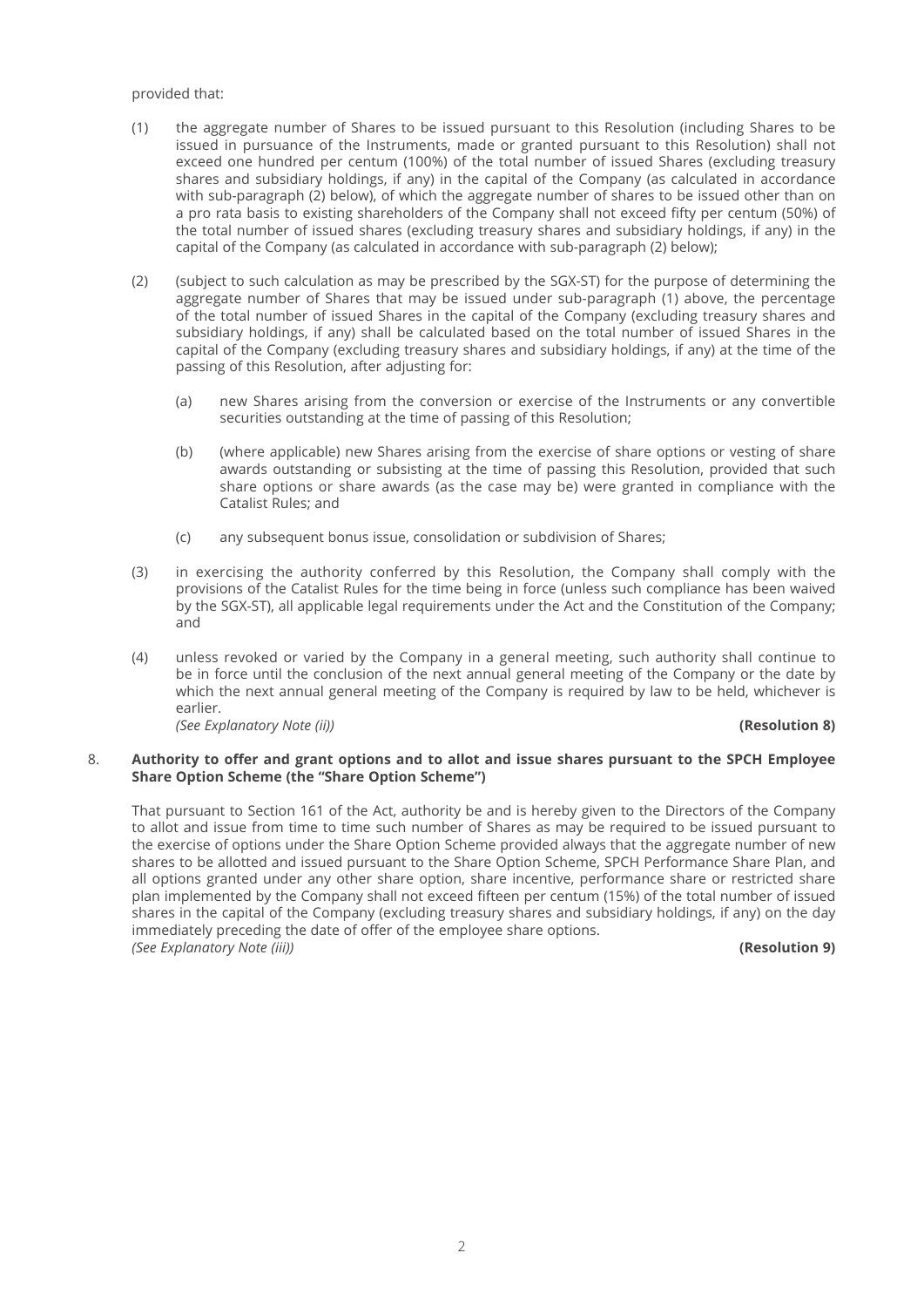## 9. **Authority to allot and issue shares under the SPCH Performance Share Plan**

 That pursuant to Section 161 of the Act, the Directors of the Company be authorised and empowered to offer and grant awards in accordance with the provisions of the SPCH Performance Share Plan and to allot and issue from time to time, such number of shares in the capital of the Company as may be required to be allotted and issued pursuant to the vesting of awards under the SPCH Performance Share Plan, provided always that the aggregate number of shares issued and issuable pursuant to vesting of awards granted under the SPCH Performance Share Plan, when added to (i) the number of shares issued and issuable in respect of all awards granted or awarded thereunder; and (ii) all shares issued and issuable in respect of all options granted or awards granted under the Share Option Scheme, all options granted under any other share option, share incentive, performance share or restricted share plan implemented by the Company for the time being in force, shall not exceed fifteen per centum (15%) of the total number of issued shares in the capital of the Company (excluding treasury shares and subsidiary holdings, if any) on the day preceding the relevant date of the award. *(See Explanatory Note (iii))* **(Resolution 10)**

By Order of the Board

Wong Yoen Har Company Secretary

30 September 2021

#### **Explanatory Notes:**

(i) Dr. Loh Foo Keong Jeffrey will, upon re-election as Director of the Company, remain as Executive Director and Chief Operating Officer of the Company.

 Mr. Chong Weng Hoe will, upon re-election as Director of the Company, remain as Chairman of the Remuneration Committee and a member of the Audit Committee and Nominating Committee. The Board considers Mr. Chong to be independent for the purpose of Rule 704(7) of the Catalist Rules.

 Dr. Lim Kah Meng will, upon re-election as Director of the Company, remain as Independent Non-Executive Director. The Board considers Dr. Lim to be independent for the purpose of Rule 704(7) of the Catalist Rules.

#### **Key information on the retiring directors can be found on pages 121 to 127 of the Annual Report.**

(ii) The Ordinary Resolution 8, if passed, will empower the Directors of the Company, effective until the conclusion of the next annual general meeting of the Company, or the date by which the next annual general meeting of the Company is required by law to be held or such authority is varied or revoked by the Company in a general meeting, whichever is the earlier, to issue Shares, make or grant Instruments convertible into Shares and to issue Shares pursuant to such Instruments, up to a number not exceeding, in total, 100% of the total number of issued shares in the capital of the Company (excluding treasury shares and subsidiary holdings, if any), of which up to 50% may be issued other than on a pro-rata basis to shareholders.

 For determining the aggregate number of shares that may be issued, the total number of issued Shares (excluding treasury shares and subsidiary holdings, if any) will be calculated based on the total number of issued Shares in the capital of the Company (excluding treasury shares and subsidiary holdings) at the time this Ordinary Resolution is passed after adjusting for new shares arising from the conversion or exercise of any convertible securities or share options or vesting of share awards which are outstanding or subsisting at the time when this Ordinary Resolution is passed and any subsequent bonus issue, consolidation or subdivision of Shares.

(iii) The Ordinary Resolutions 9 and 10, if passed, will empower the Directors to grant options under the Share Option Scheme as well as to offer and award shares pursuant to the SPCH Performance Share Plan, provided that the aggregate number of shares to be issued shall not exceed fifteen per centum (15%) of the total number of issued shares in capital of the Company (excluding treasury shares and subsidiary holdings, if any) from time to time.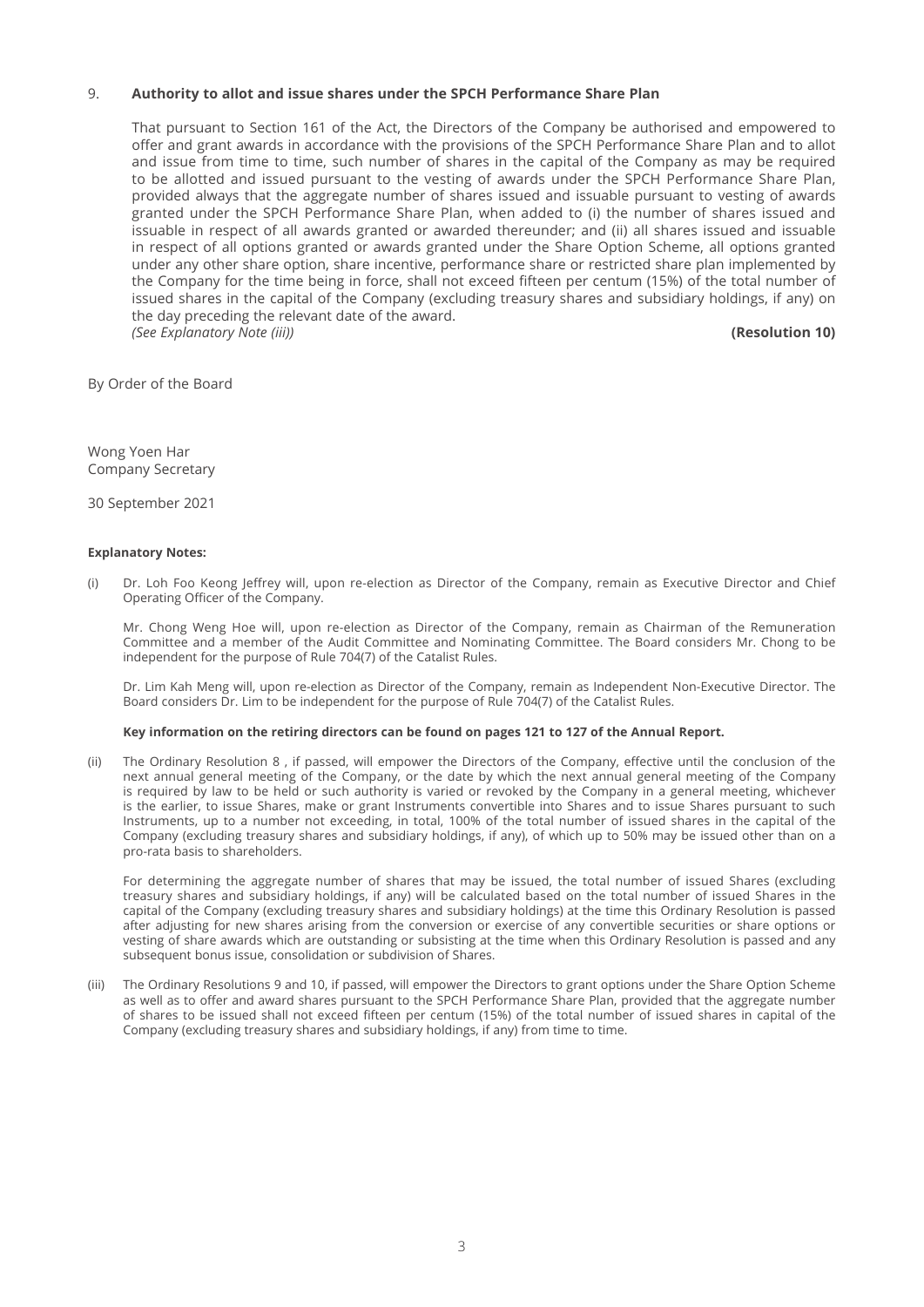## **IMPORTANT**

The following documents can be accessed at www.sgpaincareholdings.com/investor-relations or on the SGX website at **the URL https://www.sgx.com/securities/company-announcements:**

- Annual Report for the financial year ended 30 June 2021
- **Proxy Form**

#### **Notes:**

- (1) The Annual General Meeting (the "**Meeting**") is being convened, and will be held, by way of electronic means pursuant to the COVID-19 (Temporary Measures) (Alternative Arrangements for Meetings for Companies, Variable Capital Companies, Business Trusts, Unit Trusts and Debenture Holders) Order 2020.
- (2) **Due to the current COVID-19 restriction orders in Singapore, a member will not be able to attend the Meeting in person**. Alternative arrangements relating to, among others, attendance at the Meeting via electronic means (including arrangements by which the meeting can be electronically accessed via live audio-visual webcast or live audio-only stream), submission of questions in advance of the Meeting, addressing of substantial and relevant questions at or prior to the Meeting and voting by appointing the Chairman of the Meeting as proxy at the Meeting have been put in place. A quorum shall be formed by 2 members of the company being present.
- (3) Shareholders who wish to watch the live webcast or listen to the live audio feed must pre-register at https://bit.ly/singaporepaincareAGM2021 by **4.00 p.m. on 12 October 2021** (the "**Registration Deadline**") to enable the Company to authenticate the Shareholders' status.

Authenticated Shareholders will receive an email confirmation by 12.00 p.m. on 14 October 2021 which contains instructions to access the live webcast or live audio feed. Authenticated Shareholders must not forward the email to other persons who are not shareholders and who are not entitled to participate in the Meeting proceedings. Authenticated Shareholders who have registered by the Registration Deadline but do not receive an email by **12.00 p.m. on 14 October 2021** should contact the Company by email at AGM.TeamE@boardroomlimited.com or call the general telephone number at +65 6536 5355 during Monday to Friday between 9:00 a.m. to 5:00 p.m. for assistance. The Company advises all shareholders to register as early as possible.

 Investors who hold their Shares through relevant intermediaries as defined in Section 181 of the Act (including Supplementary Retirement Scheme ("**SRS**") investors), should approach their respective relevant intermediaries (including SRS operators) to pre-register for the Meeting via live webcast or live audio.

- (4) Shareholders may also submit questions related to resolutions to be tabled at the Meeting in the following manner:
	- (a) if submitted by post, to the Company's office at 101 Cecil Street #10-01 Tong Eng Building, Singapore 069533; or
	- (b) if submitted electronically, be submitted via email to AGM.TeamE@boardroomlimited.com.

All questions for the Meeting must be submitted by **4.00 p.m. on 11 October 2021**.

 Please note that Shareholders will not be able to ask questions during the live webcast and the live audio feed. It is therefore important for Shareholders to pre-register their participation and submit their questions early.

 The Board of Directors of the Company will endeavour to address all substantial and relevant questions received from Shareholders prior to the Meeting by publishing the responses to those questions on SGXNET at URL https://www.sgx.com/securities/company-announcements and the Company's website at URL https://www.sgpaincareholdings.com/investor-relations. Where substantial relevant questions submitted by Shareholders are unable to be addressed prior to the Meeting, the Company will address them during the Meeting through the live webcast and live audio feed.

 The Company shall only address relevant and substantial questions (as may be determined by the Company in its sole discretion) received. The Company will publish the minutes of the Meeting on SGXNET and the Company's website within one month from the date of the Meeting.